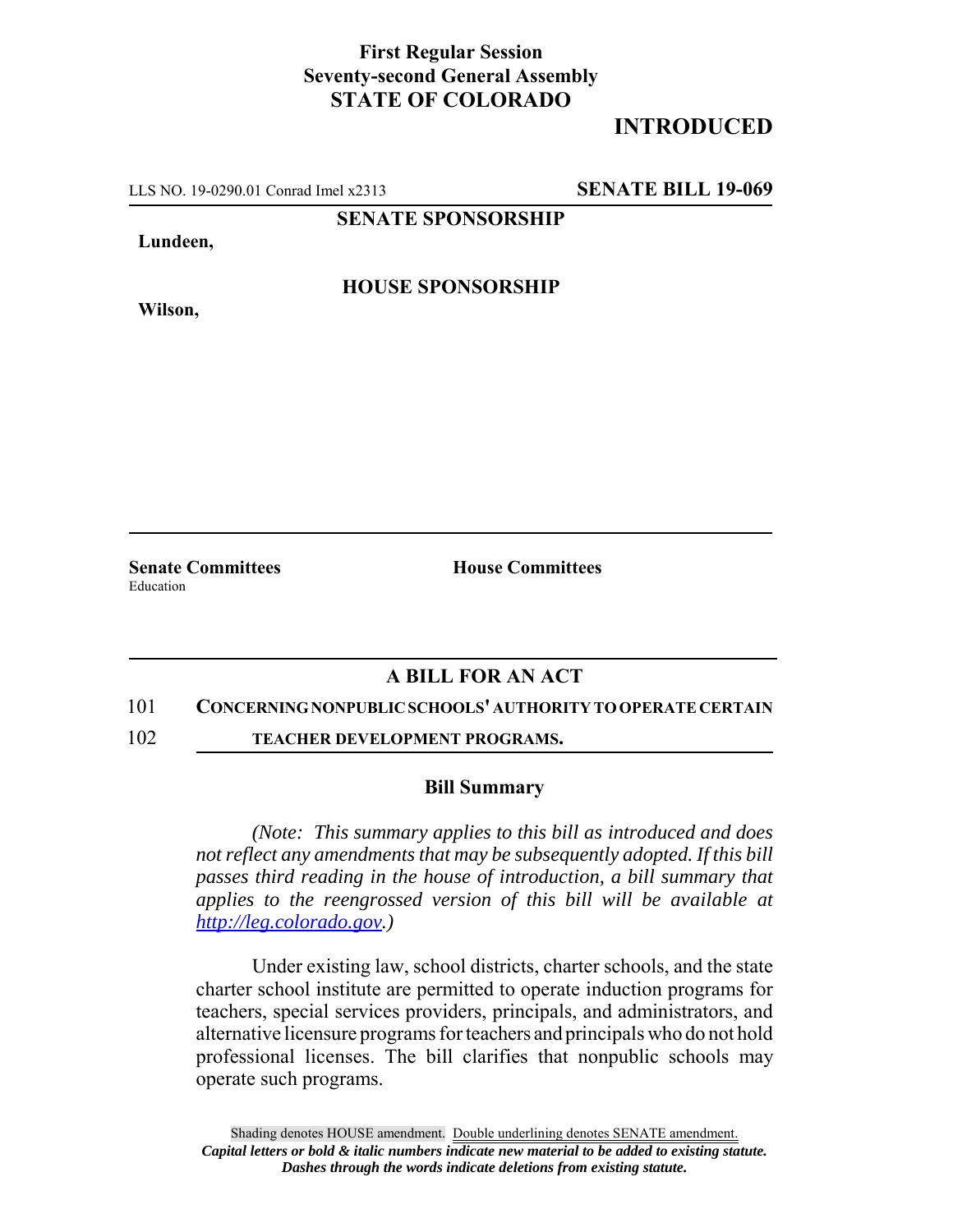*Be it enacted by the General Assembly of the State of Colorado:*

 **SECTION 1.** In Colorado Revised Statutes, 22-60.5-102, **amend** (3), (4), (7), (10), (12), (13), (14), (15), (16), (19), and (21); and **add** (15.5) as follows:

 **22-60.5-102. Definitions.** As used in this article 60.5, unless the context otherwise requires:

 (3) "Administrator" means any person who administers, directs, or supervises the education instructional program, or a portion thereof, in 9 any school, or school district, OR NONPUBLIC SCHOOL in the state and who is not the chief executive officer or an assistant chief executive officer of such school.

 (4) "Alternative teacher contract" means a contract, as described in section 22-60.5-207, entered into for an alternative teacher position by a holder of an alternative teacher license pursuant to section 22-60.5-201 15 (1)(a) and a school district,  $\sigma$ r board of cooperative services, OR NONPUBLIC SCHOOL that provides, or charter school that provides or participates in, a one-year or two-year alternative teacher program.

 (7) "Approved induction program" means a program of continuing professional development for initial licensees that meets the standards of the state board of education and that upon completion leads to a recommendation for licensure by the school district or districts, charter 22 school,  $\sigma$ r the institute, OR NONPUBLIC SCHOOL providing such induction program.

 (10) "Designated agency" means a school district or districts, a board of cooperative services, an accepted institution of higher education, a nonprofit organization, a charter school, the institute, A NONPUBLIC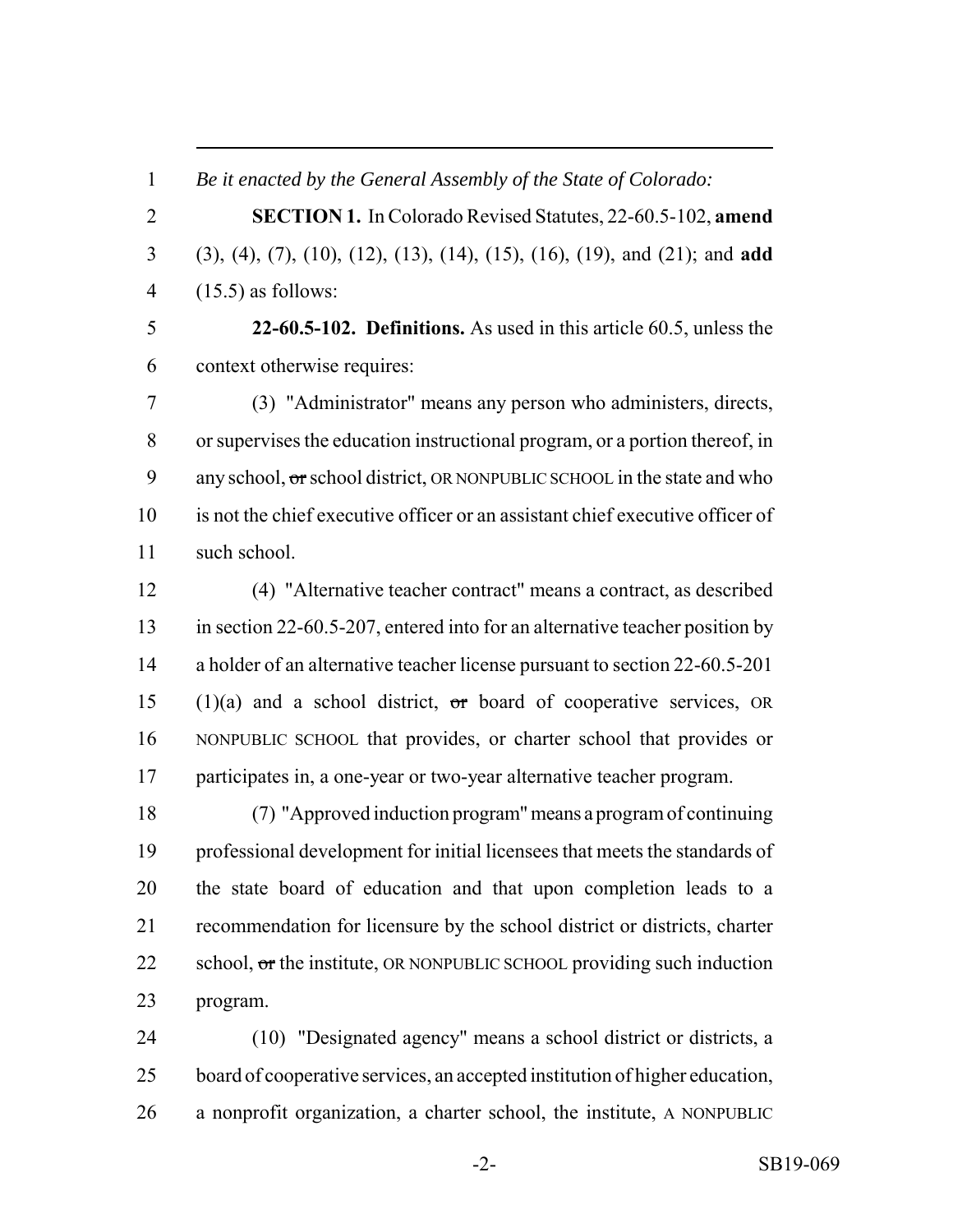SCHOOL, or any combination thereof, that is responsible for the organization, management, and operation of an approved alternative teacher program.

 (12) "Mentor administrator" means any administrator who is 5 designated by the school district or districts, charter school,  $\sigma$ r the institute, OR NONPUBLIC SCHOOL providing an approved induction program for initial administrator licensees and who has demonstrated outstanding administrative skills and school leadership and can provide exemplary modeling and counseling to initial administrator licensees participating in an approved induction program.

 (13) "Mentor principal" means any principal who is designated by 12 the school district or districts, charter school, or the institute, OR NONPUBLIC SCHOOL providing an approved induction program for initial principal licensees and who has demonstrated outstanding principal skills and school leadership and can provide exemplary modeling and counseling to initial principal licensees participating in an approved induction program.

 (14) "Mentor special services provider" means any special services provider who is designated by the school district or districts, 20 charter school, or the institute, OR NONPUBLIC SCHOOL providing an approved induction program for initial special services licensees and who has demonstrated outstanding special services provider skills and school leadership and can provide exemplary modeling and counseling to initial special services licensees participating in an approved induction program.

(15) "Mentor teacher" means:

26 (a) A teacher designated by the school district,  $\sigma$  charter school, OR NONPUBLIC SCHOOL employing an alternative teacher and who has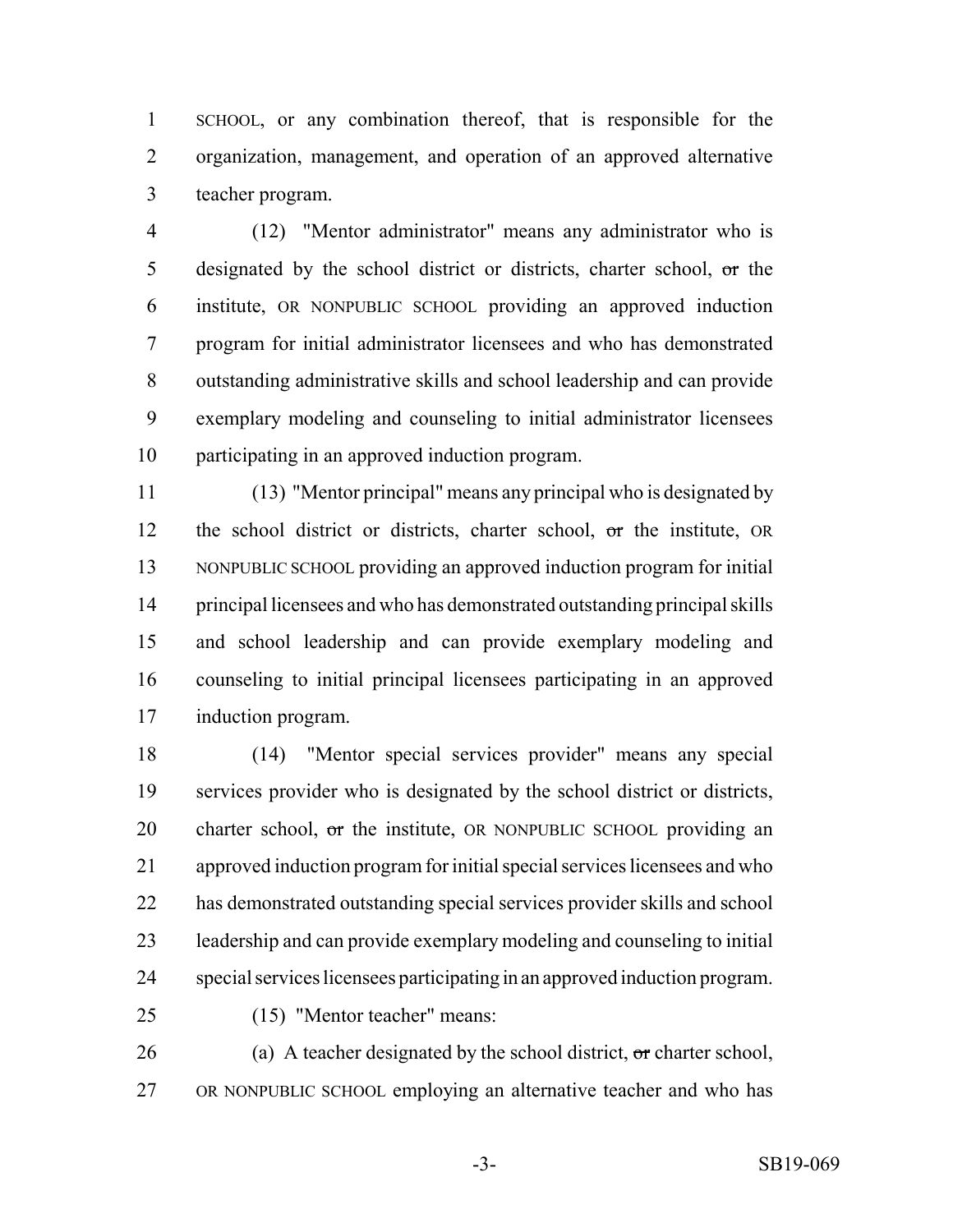demonstrated outstanding teaching and school leadership and can provide exemplary modeling and counseling to alternative teachers participating in an alternative teacher program; or

 (b) Any teacher who is designated by the school district or 5 districts, charter school, or the institute, OR NONPUBLIC SCHOOL providing an approved induction program for initial teacher licensees and who has demonstrated outstanding teaching and school leadership and can provide exemplary modeling and counseling to initial teacher licensees participating in an approved induction program.

 (15.5) "NONPUBLIC SCHOOL" MEANS ANY INDEPENDENT OR PAROCHIAL SCHOOL THAT PROVIDES A BASIC ACADEMIC EDUCATION, AS 12 DEFINED IN SECTION 22-33-104 (2)(b). NEITHER THE STATE BOARD OF EDUCATION NOR ANY LOCAL SCHOOL BOARD OF EDUCATION HAS JURISDICTION OVER THE INTERNAL AFFAIRS OF ANY INDEPENDENT OR PAROCHIAL SCHOOL IN COLORADO.

 (16) "Principal" means any person who is employed as the chief executive officer or an assistant chief executive officer of any school OR NONPUBLIC SCHOOL in the state and who administers, directs, or supervises the education instructional program in such school OR NONPUBLIC SCHOOL.

 (19) "Special services provider" means any person other than a teacher, principal, or administrator who is employed by any school 23 district, charter school,  $\sigma$ r the institute, OR NONPUBLIC SCHOOL to provide professional services to students in direct support of the education instructional program.

 (21) "Teacher" means any person employed to instruct students in any school OR NONPUBLIC SCHOOL in the state.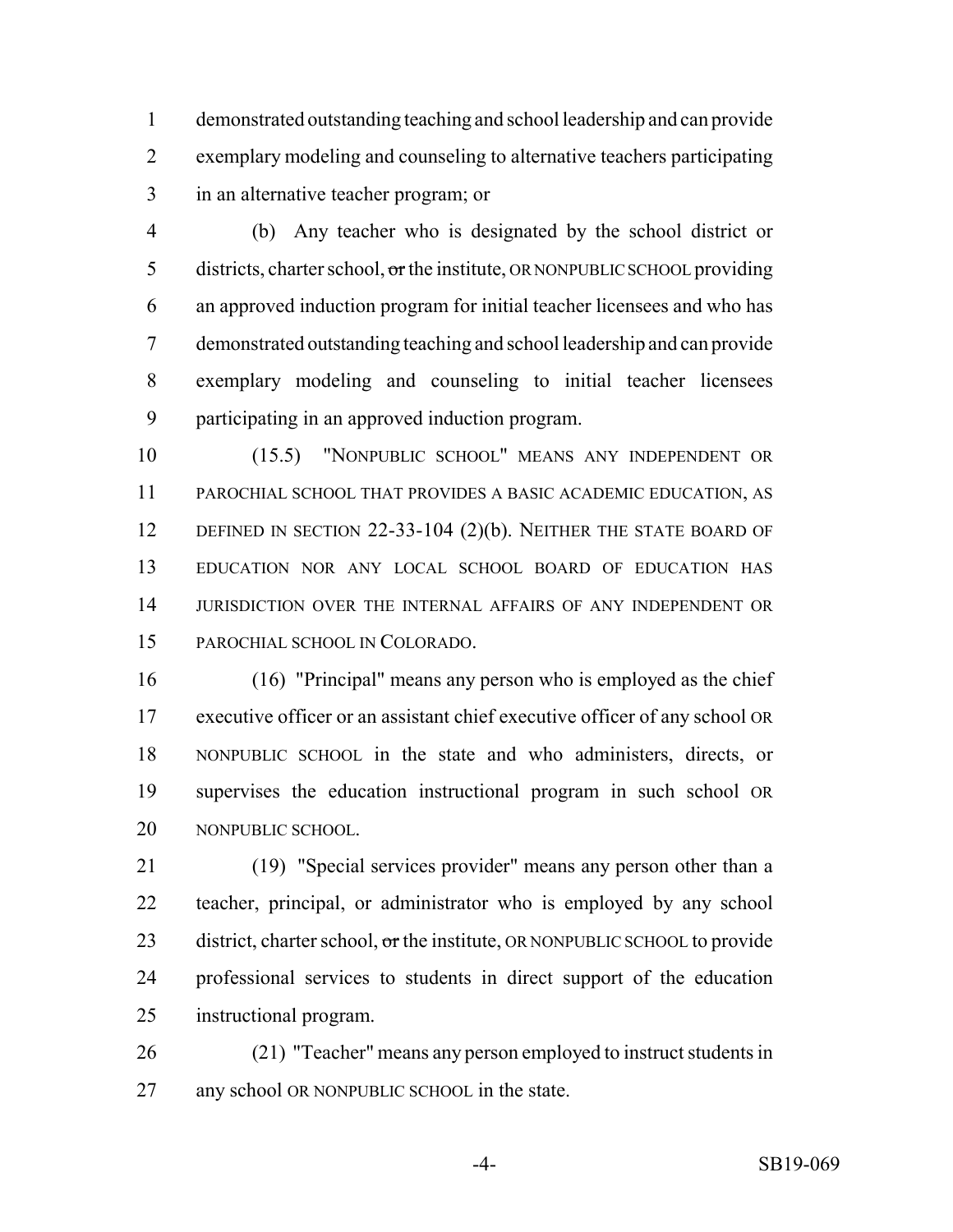**SECTION 2.** In Colorado Revised Statutes, 22-60.5-108, **amend** 2 (4) as follows:

 **22-60.5-108. Procedure - denial, suspension, annulment, or revocation - license, certificate, endorsement, or authorization.** (4) When the department of education denies, annuls, or revokes a license, certificate, endorsement, or authorization because the applicant or holder was convicted of felony child abuse or a felony offense involving unlawful sexual behavior pursuant to section 22-60.5-107 (2.5), the department shall enter into a settlement agreement with that individual 10 that prohibits the individual from ever teaching at a public or private NONPUBLIC school in the United States.

 **SECTION 3.** In Colorado Revised Statutes, 22-60.5-111, **amend** 13 (14)(a), (14)(b) introductory portion, (14)(b)(I), (14)(b)(II), (14)(c)(II), 14 and  $(14)(e)$ (I) as follows:

 **22-60.5-111. Authorization - types - applicants' qualifications - rules.** (14) **Principal authorization.** (a) The department may issue a principal authorization to a person who does not hold a principal license but who holds an earned baccalaureate or higher degree from an accepted institution of higher education and who will be employed pursuant to the 20 provisions of section 22-60.5-305.5 by a school district, or charter school, OR NONPUBLIC SCHOOL under an individualized alternative principal program if the program is approved by the state board of education as provided in this subsection (14). A school district may employ a person who holds a principal authorization to perform the duties of a principal or a vice-principal in a school, so long as the person who holds the authorization is under the supervision of a professional principal licensee. (b) To receive a principal authorization, a person, in collaboration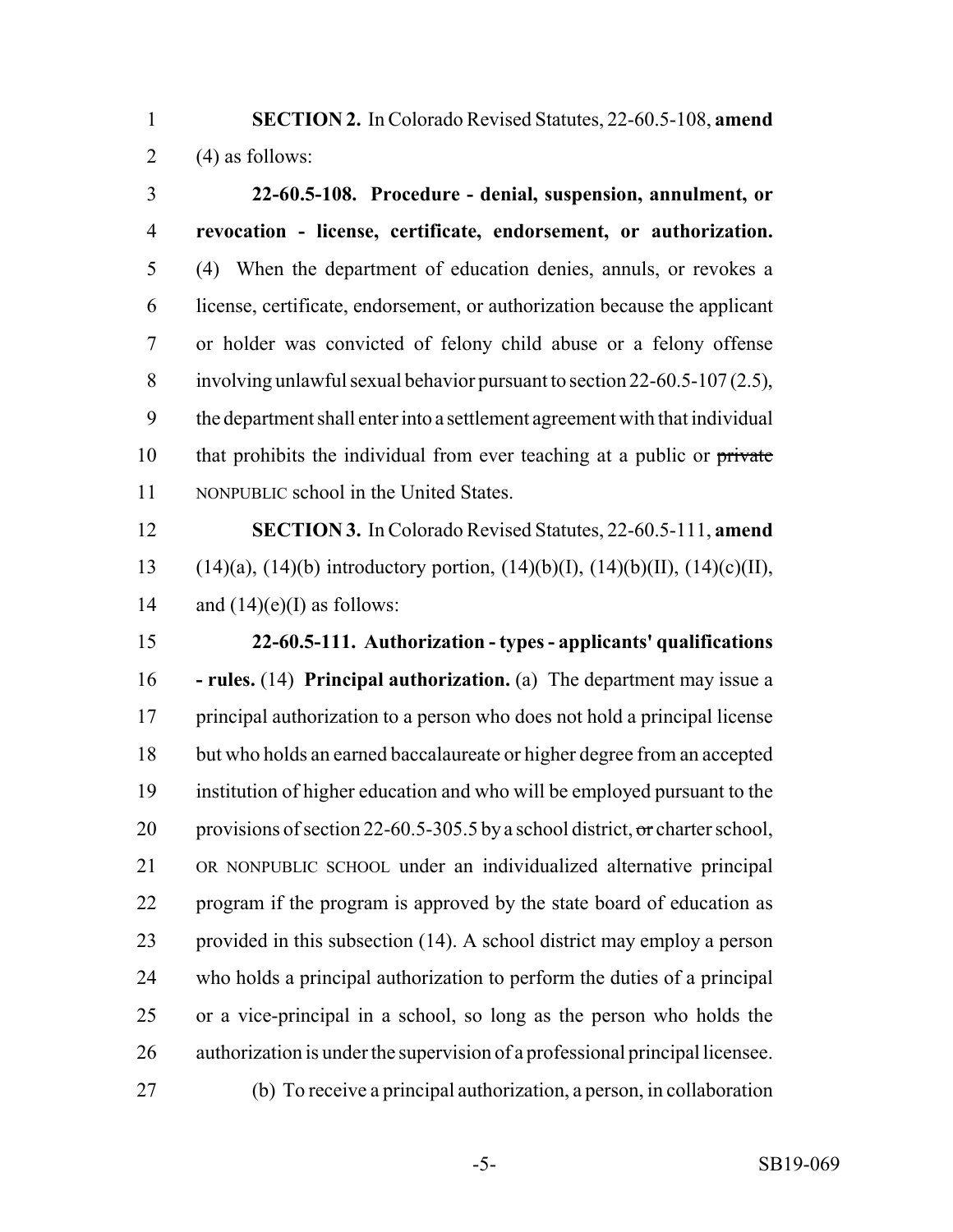1 with a school district, charter school, or the institute, OR NONPUBLIC SCHOOL, shall submit to the department of education documentation that includes:

 (I) The course work, practicums, and other educational requirements, identified by the person and the collaborating school 6 district, charter school,  $\sigma$ r the institute, OR NONPUBLIC SCHOOL that will comprise the person's individualized alternative principal program and that the person will complete while he or she is employed under the principal authorization; and

 (II) A letter from the collaborating school district or charter school 11 stating the school district's, or charter school's, OR NONPUBLIC SCHOOL'S intention to employ the applicant as a principal or a vice-principal upon issuance of the principal authorization; and

 (c) At a minimum, a person's individualized alternative principal program shall ensure that:

 (II) The person receives coaching and mentoring from one or more licensed principals and administrators and continuing performance-based assessment of the person's skills development; EXCEPT THAT, IF THE PERSON PARTICIPATES IN AN INDIVIDUALIZED ALTERNATIVE PRINCIPAL PROGRAM OFFERED BY A NONPUBLIC SCHOOL, THE PERSON MUST RECEIVE COACHING AND MENTORING FROM ONE OR MORE PRINCIPALS AND ADMINISTRATORS WHO HAVE THREE OR MORE YEARS OF EXPERIENCE IN A NONPUBLIC SCHOOL; and

24 (e) (I) A school district,  $\sigma$ r charter school, OR NONPUBLIC SCHOOL that employs a person who holds a principal authorization may provide an induction program for the person, as described in section 22-60.5-304. If the person successfully completes the induction program while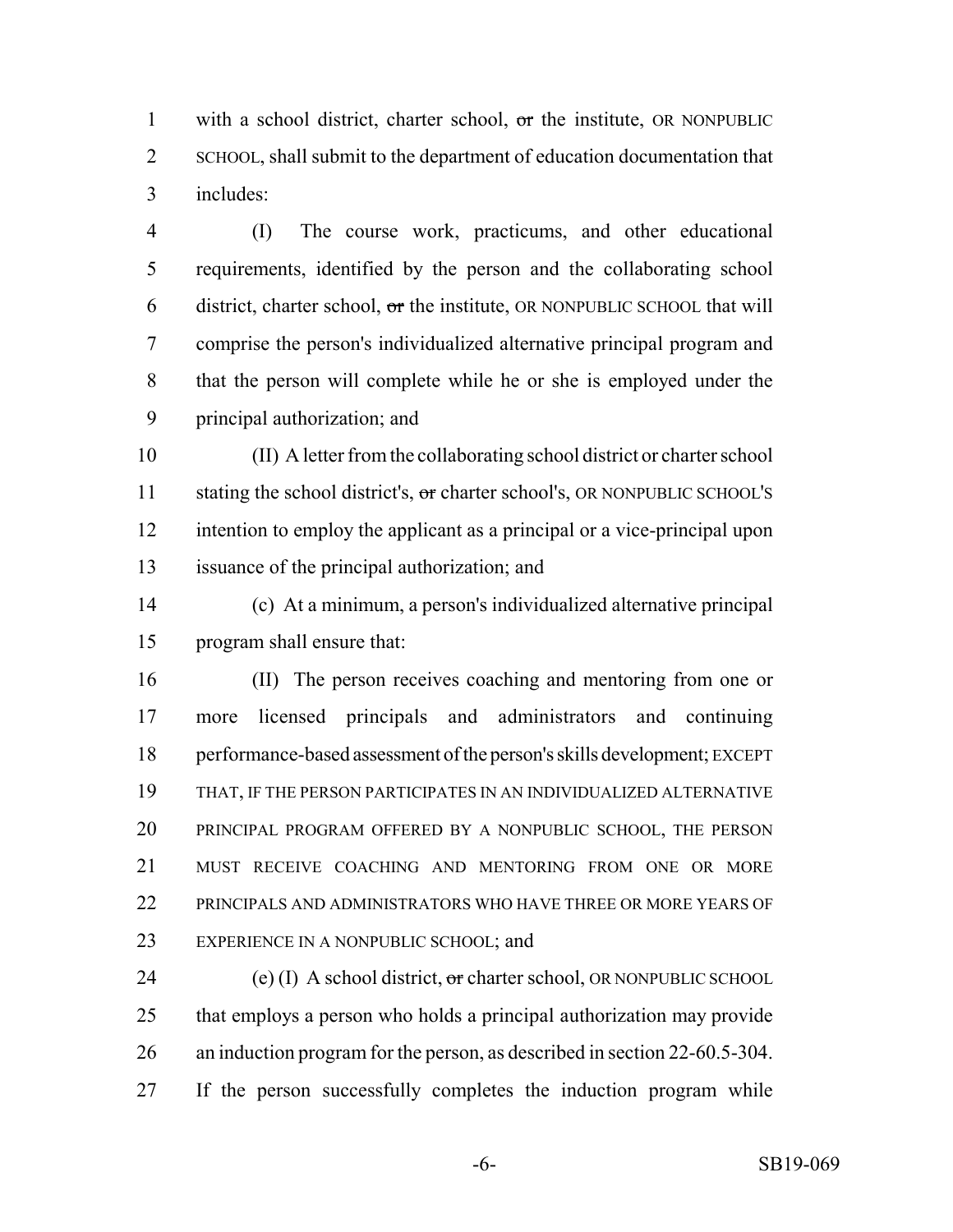employed under the principal authorization, the person may apply completion of the induction program toward meeting the requirements for a professional principal license.

 **SECTION 4.** In Colorado Revised Statutes, **amend** 22-60.5-114 as follows:

 **22-60.5-114. State board of education - waivers.** (1) Notwithstanding any law to the contrary and upon application of any institution of higher education, school district, board of cooperative 9 services, charter school,  $\sigma$ r the institute, OR NONPUBLIC SCHOOL the state board of education is authorized to waive any requirement imposed by this article 60.5 in regard to alternative teacher programs or approved induction programs. Such waiver may be granted only upon a majority vote of the members of the state board of education and upon a sufficient showing that such waiver is necessary to allow innovative programs intended to improve the quality of such educators. The state board of education shall promulgate rules regarding such procedures and criteria necessary for the implementation of this section.

 (2) Notwithstanding the provisions of subsection (1) of this section, the state board of education may grant a waiver of the induction program requirement upon a two-thirds majority vote of the board members and upon a sufficient showing that implementation of an induction program would cause extreme hardship to the school district, 23 charter school,  $\sigma$ r the institute, OR NONPUBLIC SCHOOL. An application for waiver of the induction program requirement shall include a plan for the support, assistance, and training of initially licensed educators.

 (3) Upon application by a school district, NONPUBLIC SCHOOL, or board of cooperative services, the state board may grant a waiver of the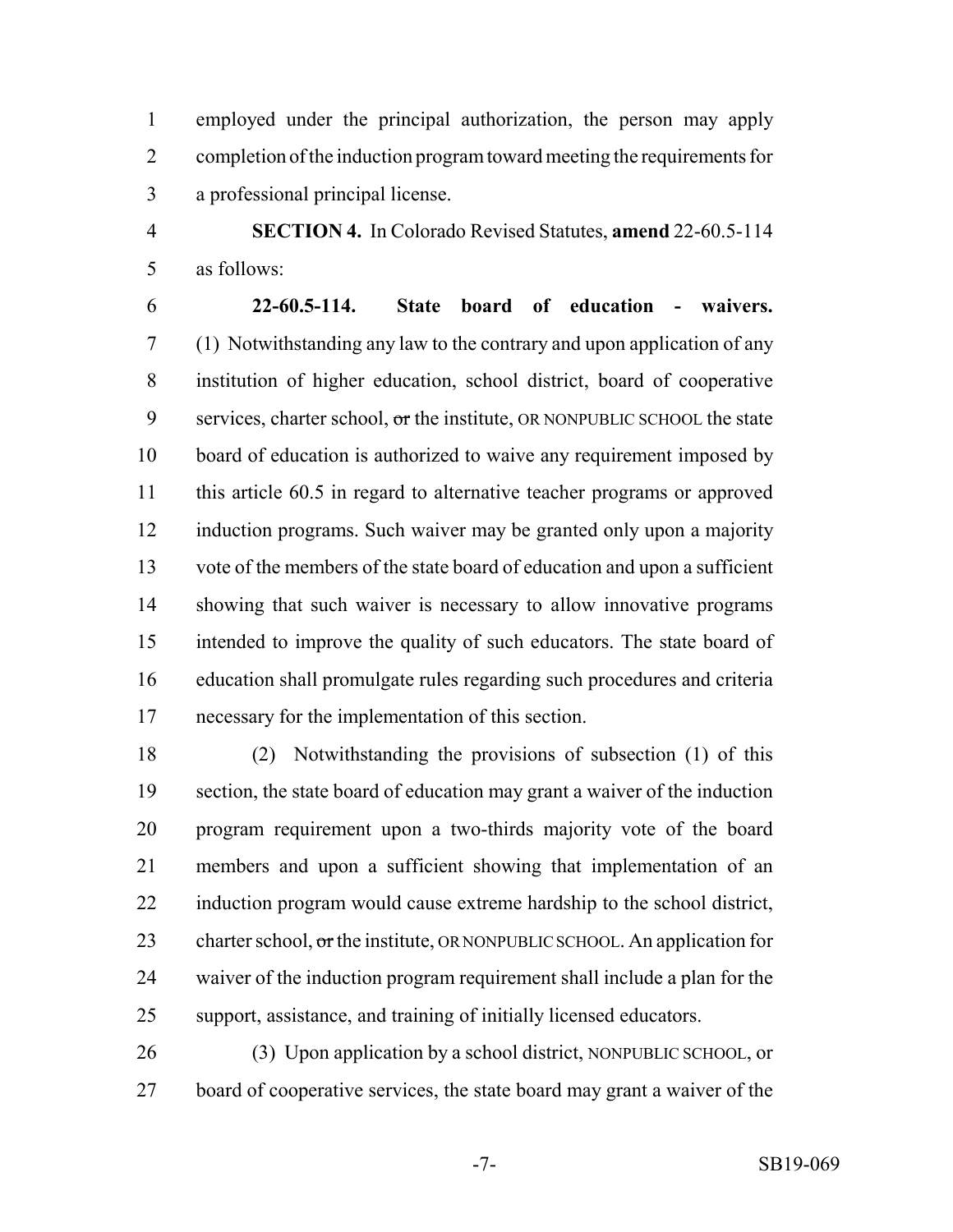requirement that a person applying for an initial license demonstrate professional competencies. Such a waiver may be granted only by a two-thirds majority vote of the board members following a demonstration that:

 (a) The license applicant is employed by the school district, NONPUBLIC SCHOOL, or board of cooperative services under an authorization issued pursuant to section 22-60.5-111;

 (b) Enforcement of the requirement would cause extreme hardship to the school district, NONPUBLIC SCHOOL, or board of cooperative services or to the license applicant; and

 (c) The skill level of the license applicant is comparable to the skill level of an applicant who has successfully demonstrated professional competencies. The school district, NONPUBLIC SCHOOL, or board of cooperative services shall provide documentary evidence of the skill level of the license applicant.

 **SECTION 5.** In Colorado Revised Statutes, 22-60.5-115, **amend**  $17 \qquad (2)(e)$  as follows:

 **22-60.5-115. Rules.** (2) The state board of education shall promulgate rules as necessary to implement sections 22-60.5-201 (1)(a) and 22-60.5-205. The rules must include, but need not be limited to, the following:

 (e) Procedures and criteria for performance evaluations of alternative teachers which shall be in accordance with section 22-9-106. However, the state board may provide for such performance evaluations by mentor teachers. NOTWITHSTANDING ANY OTHER PROVISION OF THIS ARTICLE 60.5, A NONPUBLIC SCHOOL IS NOT REQUIRED TO CONDUCT PERFORMANCE EVALUATIONS OF ANY TEACHER IN ACCORDANCE WITH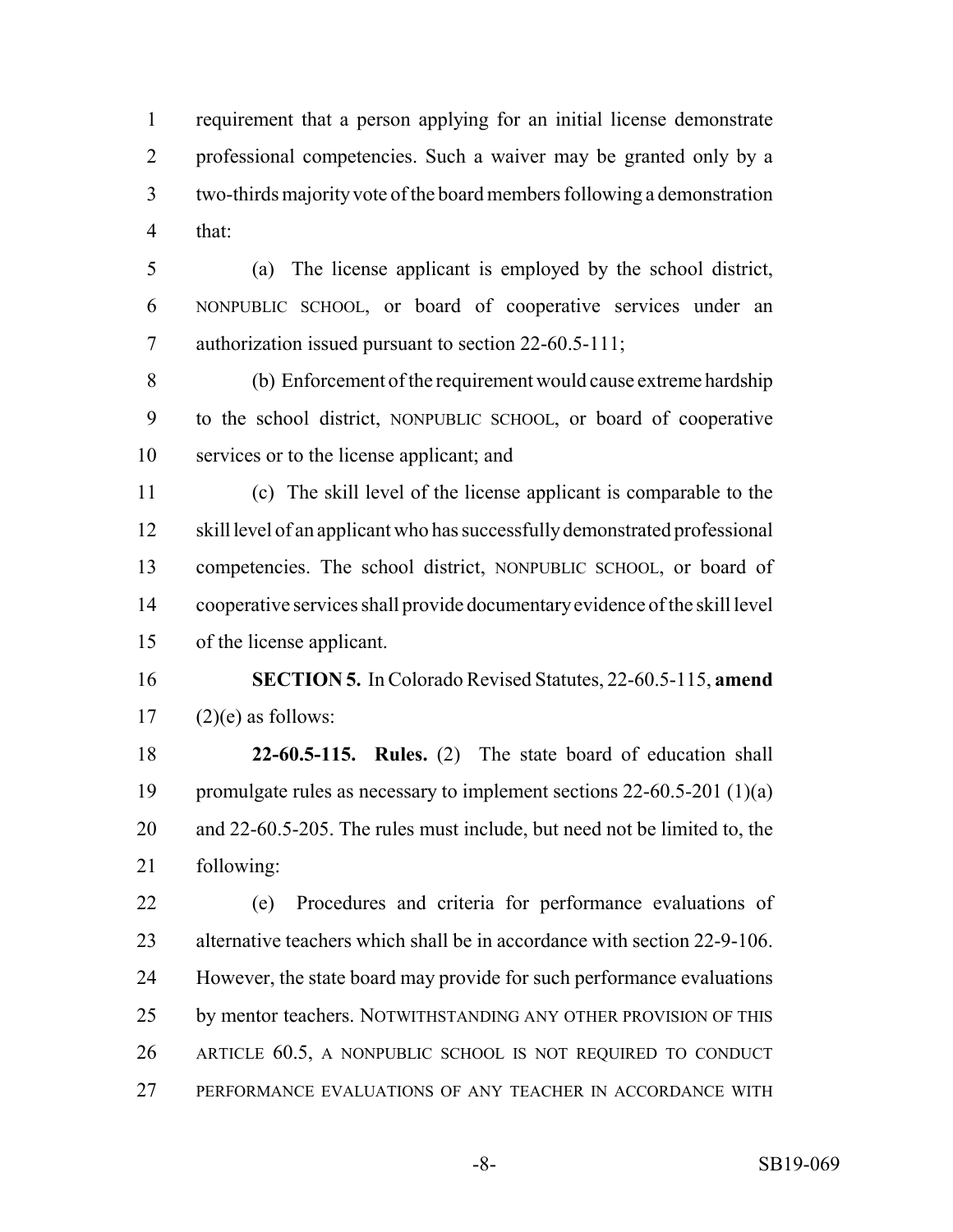1 SECTION 22-9-106; EXCEPT THAT THE STATE BOARD MAY REQUIRE A NONPUBLIC SCHOOL TO PERIODICALLY EVALUATE A PERSON PARTICIPATING IN AN INDUCTION PROGRAM OR ALTERNATIVE PREPARATION PROGRAM PURSUANT TO THIS ARTICLE 60.5 TO ENSURE THAT THE PERSON MEETS OR EXCEEDS THE QUALITY STANDARDS ESTABLISHED BY THE STATE BOARD FOR THAT PERSON'S PROFESSION.

 **SECTION 6.** In Colorado Revised Statutes, 22-60.5-201, **amend** 8 (1)(a)(IV), (1)(a)(V), (1)(b)(III)(A), and (1)(c)(I)(B) as follows:

 **22-60.5-201. Types of teacher licenses issued - term - definition - rules.** (1) The department is designated as the sole agency authorized to issue the following teacher licenses to persons of good moral character:

 (a) **Alternative teacher license.** (IV) An alternative teacher 13 license is valid in any school district, or charter school, OR NONPUBLIC SCHOOL and entitles the holder to work exclusively as an alternative teacher pursuant to the terms of an alternative teacher contract. A holder of an alternative teacher license is the teacher of record.

 (V) For applicants enrolled in a one-year alternative teacher program, the alternative teacher license issued pursuant to this subsection (1)(a) is valid for a period of one year after the date of issuance and may be renewed for only one additional year, but only upon written evidence 21 that the employing school district, board of cooperative services, or charter school, OR NONPUBLIC SCHOOL anticipates extending the alternative teacher's contract for one additional year pursuant to section 24 22-60.5-207 (2). For applicants enrolled in a two-year alternative teacher program, the alternative teacher license issued pursuant to this subsection (1)(a) is valid for a period of two years after the date of issuance.

(b) **Initial teacher license.** (III) (A) An initial teacher license is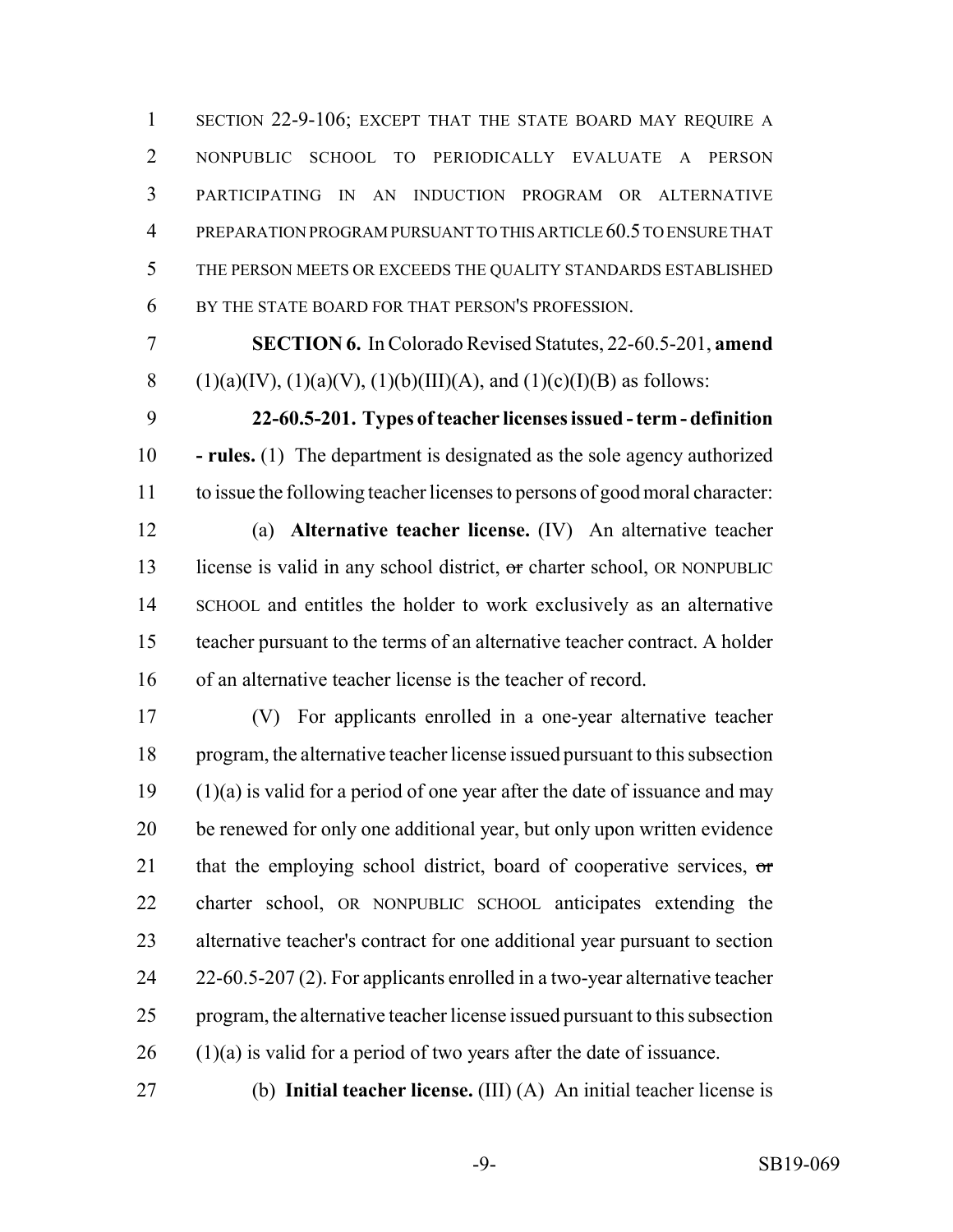valid in any school districts OR NONPUBLIC SCHOOLS that provide, or charter schools that provide or participate in, an approved induction program for teachers or have obtained a waiver of the approved induction program requirement pursuant to section 22-60.5-114 (2). Except as otherwise provided in subsection (1)(b)(III)(B) of this section, any initial 6 license issued pursuant to this subsection  $(1)(b)$  is valid for a period of three years after the date of issuance and is renewable only once for an additional period of three years.

 (c) **Professional teacher license.** (I) Except as otherwise 10 provided in subsections  $(1)(c)(II)$ ,  $(1)(c)(II.5)$ , and  $(1)(c)(II.7)$  of this section, the department of education may, in its discretion, issue a professional teacher license to any applicant who:

 (B) Has completed an approved induction program and has been 14 recommended for licensure by the school districts, charter school, or the institute, OR NONPUBLIC SCHOOL that provided such induction program; except that the applicant need not complete an approved induction program as an initial teacher licensee if the applicant previously completed an induction program while teaching under an adjunct instructor authorization, an emergency authorization, or an interim authorization or if the school district or charter school in which the applicant is employed has obtained a waiver of the induction program requirement pursuant to section 22-60.5-114 (2). If the applicant is 23 employed by a school district, or charter school, OR NONPUBLIC SCHOOL that has obtained a waiver of the induction program requirement, the applicant shall demonstrate completion of any requirements specified in 26 the school district's,  $\sigma$ r charter school's, OR NONPUBLIC SCHOOL'S plan for support, assistance, and training of initially licensed educators.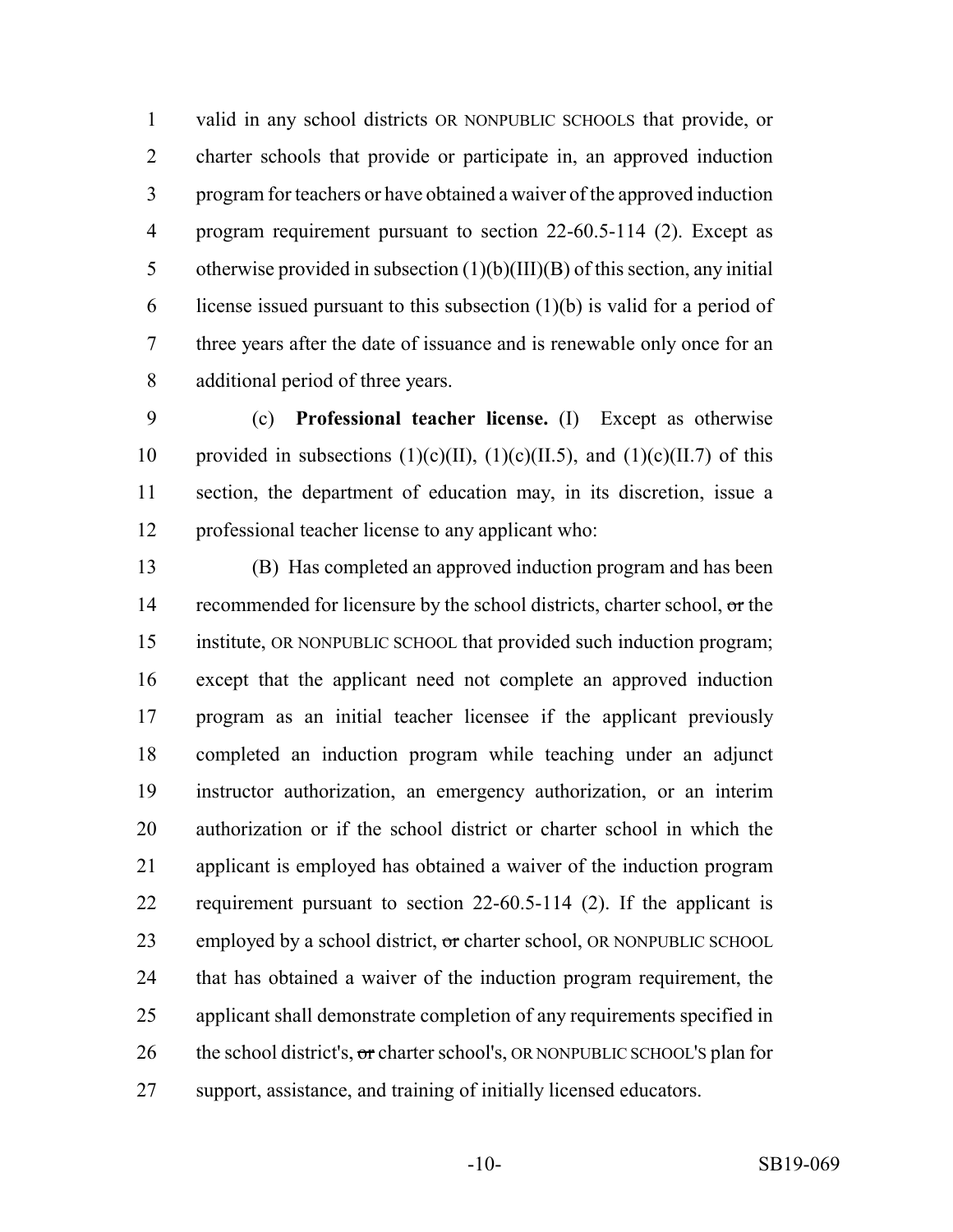**SECTION 7.** In Colorado Revised Statutes, 22-60.5-204, **amend** 2 (1) and (2) as follows:

 **22-60.5-204. Approved induction program - initial teacher licensee.** (1) Any approved induction program of a school district or districts, charter school, or the institute, OR NONPUBLIC SCHOOL for initial teacher licensees may include, but is not limited to, supervision by mentor teachers; ongoing professional development and training, including ethics; and performance evaluations. Such school district or districts, 9 charter school,  $\sigma$ r the institute, OR NONPUBLIC SCHOOL may enter into agreements with accepted institutions of higher education in regard to the organization, management, and operation of an approved induction program, or any portion thereof. The school district's or districts' performance evaluations must be conducted in accordance with section 22-9-106; however, the state board of education may provide by rule for performance evaluations by mentor teachers.

 (2) The approved induction program of any individual initial teacher licensee may be extended if deemed necessary by the school 18 district or districts, charter school, or the institute, OR NONPUBLIC SCHOOL providing such program; however, such program shall not exceed a maximum of three years.

 **SECTION 8.** In Colorado Revised Statutes, 22-60.5-207, **add** (3) as follows:

- **22-60.5-207. Alternative teacher contracts.** (3) THE PROVISIONS OF THIS SECTION DO NOT APPLY TO ALTERNATIVE TEACHER CONTRACTS ENTERED INTO BY NONPUBLIC SCHOOLS.
- **SECTION 9.** In Colorado Revised Statutes, 22-60.5-210, **amend** 27 (1)(a)(II) and (1)(b)(I)(B) as follows: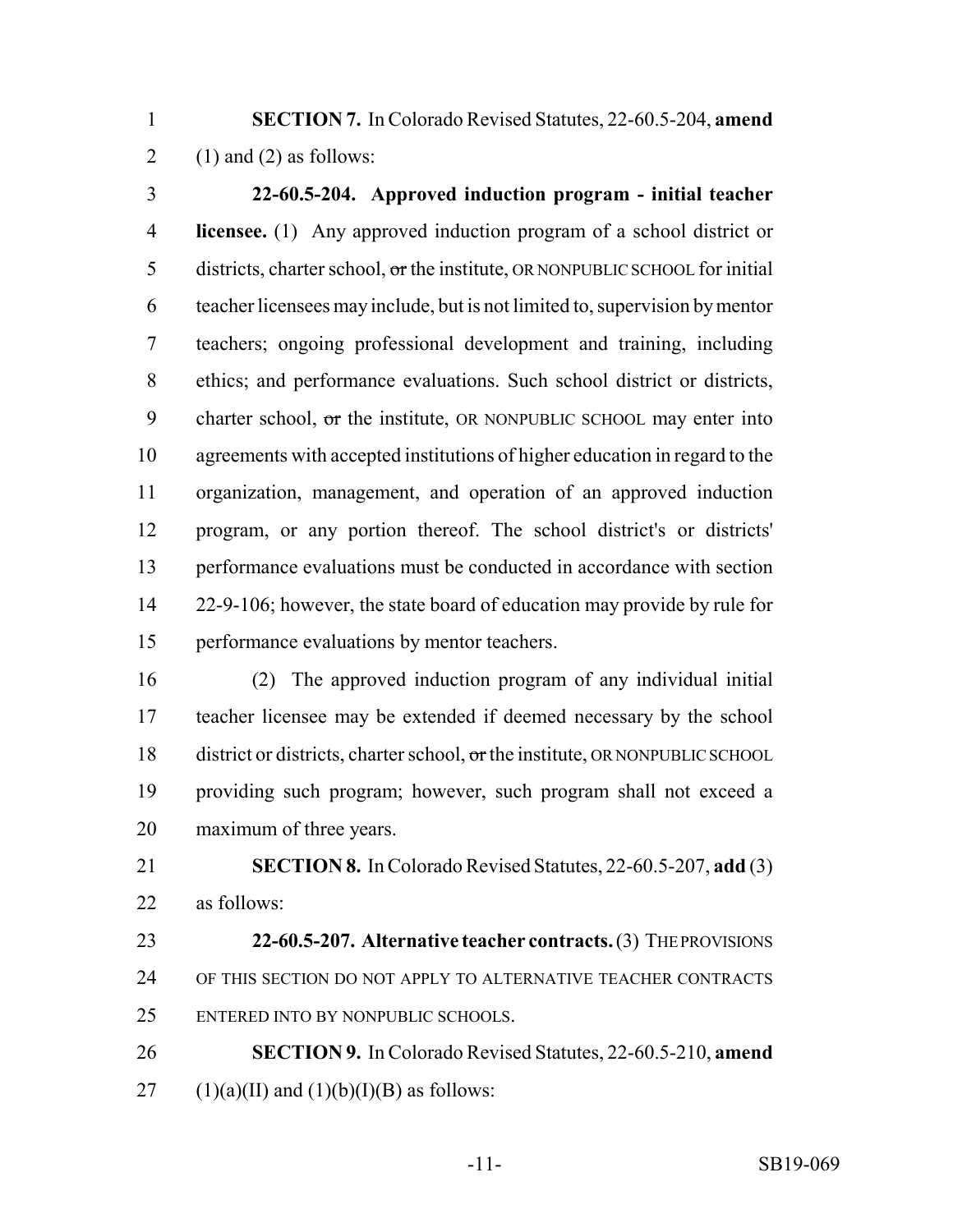**22-60.5-210. Types of special services licenses issued - term - definition.** (1) The department of education is designated as the sole agency authorized to issue the following types of special services licenses to persons of good moral character:

 (a) **Initial special services license.** (II) An initial special services license shall be valid in any school districts OR NONPUBLIC SCHOOLS that provide, or charter schools that provide or participate in, an approved induction program for special services providers or have obtained a waiver of the approved induction program requirement pursuant to section 22-60.5-114 (2). Any initial special services license issued 11 pursuant to this subsection  $(1)(a)$  shall be IS valid for a period of three years after the date of issuance and is renewable only once for an additional period of three years; except that, if an initial special services licensee is unable to complete an induction program for reasons other than incompetence, the state board of education may renew the licensee's initial special services license for one or more additional three-year periods upon the initial licensee's showing of good cause for inability to complete an approved induction program.

 (b) **Professional special services license.** (I) Except as otherwise 20 provided in subsection  $(1)(b)(I.5)$  of this section, the department of education may, in its discretion, issue a professional special services license to any applicant who:

 (B) Has completed an approved induction program for special services providers and has been recommended for licensure by the school 25 district, charter school, or the institute, OR NONPUBLIC SCHOOL that provided such induction program; except that the applicant need not complete an approved induction program as an initial special services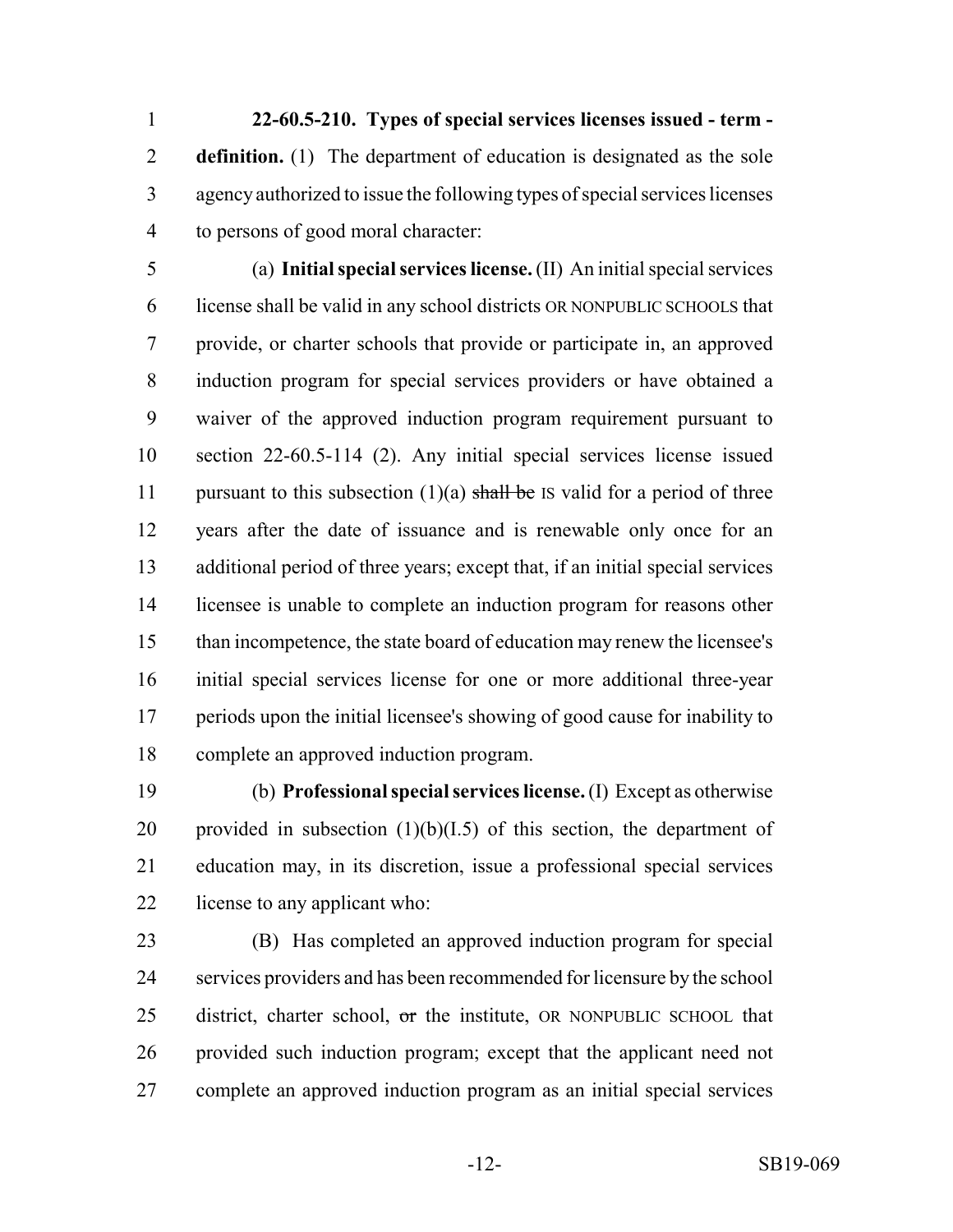licensee if the applicant previously completed an induction program while employed under an emergency authorization or a temporary educator eligibility authorization or if the school district or charter school in which the applicant is employed has obtained a waiver of the induction program requirement pursuant to section 22-60.5-114 (2). If the applicant is employed by a school district, charter school, NONPUBLIC SCHOOL, or the institute that has obtained a waiver of the induction program requirement, the applicant shall demonstrate completion of any requirements specified 9 in the school district's, or charter school's, OR NONPUBLIC SCHOOL'S plan for support, assistance, and training of initially licensed educators.

 **SECTION 10.** In Colorado Revised Statutes, 22-60.5-213, **amend** (1) and (2) as follows:

 **22-60.5-213. Approved induction programs - initial special services licensees.** (1) Any approved induction program of a school district or districts, or charter school, OR NONPUBLIC SCHOOL for initial special services licensees may include, but shall not be limited to, supervision by mentor special services providers; ongoing professional development and training, including ethics; and performance evaluations. 19 Such school district or districts, charter schools, or the institute, OR NONPUBLIC SCHOOLS may enter into agreements with accepted institutions of higher education in regard to the organization, management, and operation of an approved induction program, or any portion thereof. The school district's or districts' performance evaluations must be conducted in accordance with section 22-9-106; however, the state board of education may provide by rule for performance evaluations by mentor special services providers.

(2) The approved induction program of any initial special services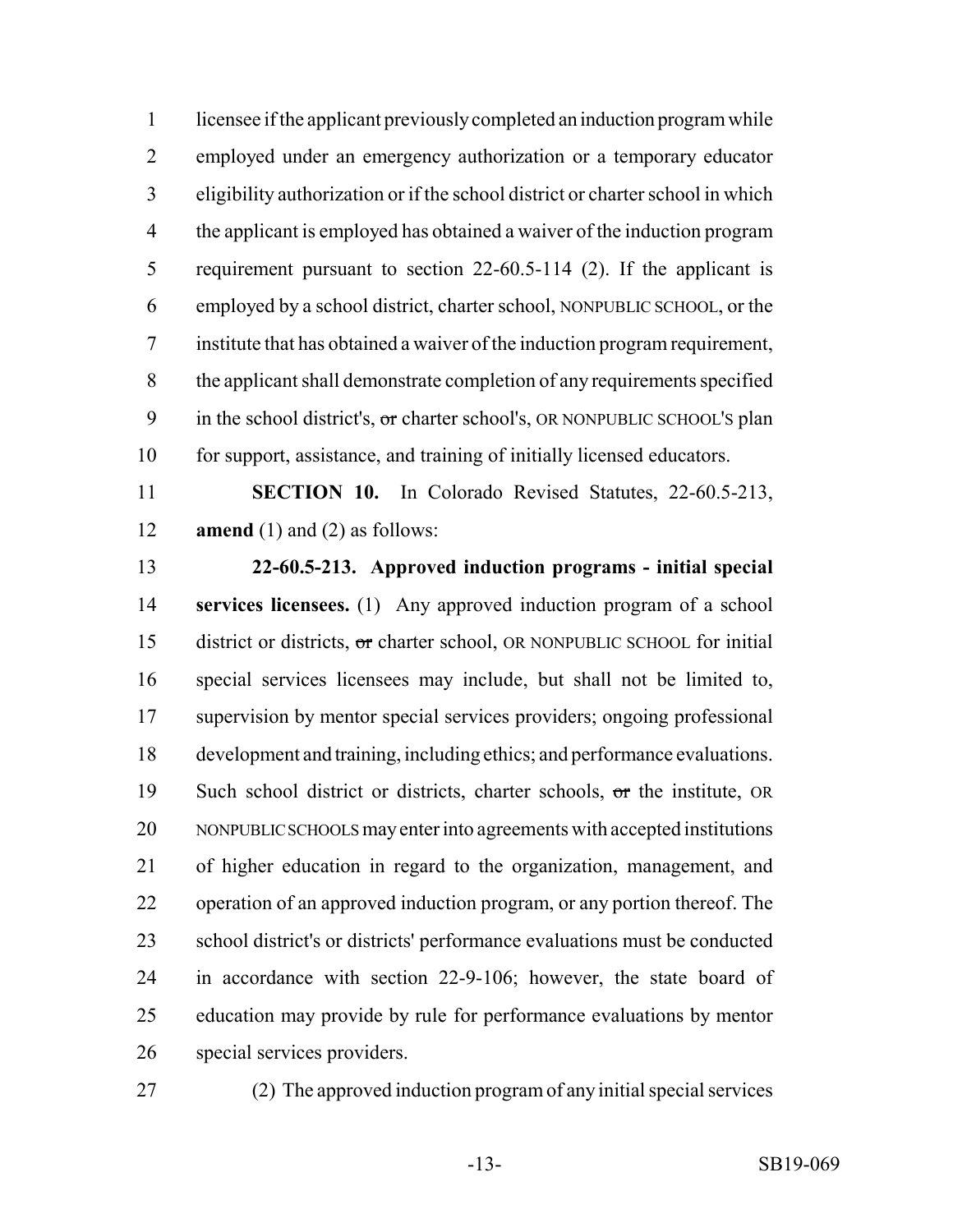licensee may be extended if deemed necessary by the school district or 2 districts, or charter school, OR NONPUBLIC SCHOOL providing such program; however, such program shall not be extended so that such program exceeds three years.

 **SECTION 11.** In Colorado Revised Statutes, 22-60.5-301, 6 **amend** (1)(a)(I)(C), (1)(a)(II), and (1)(b)(I)(C) as follows:

- **22-60.5-301. Types of principal licenses issued term.** (1) The department of education is designated as the sole agency authorized to issue the following principal licenses to persons of good moral character:
- 

 (a) **Initial principal license.** (I) The department of education, in its discretion, may issue an initial principal license to any applicant who:

 (C) Has completed three or more years of successful experience working with students as a licensed or certificated professional in a public or nonpublic elementary or secondary school in this state or another state OR HAS THREE OR MORE YEARS OF EXPERIENCE WORKING WITH STUDENTS 16 AS A PROFESSIONAL IN A NONPUBLIC SCHOOL;

 (II) An initial principal license is valid in any school districts OR NONPUBLIC SCHOOLS that provide, or charter schools that provide or participate in, an approved induction program for principals or have obtained a waiver of the approved induction program requirement pursuant to section 22-60.5-114 (2). Any initial principal license issued 22 pursuant to this subsection  $(1)(a)$  is valid for a period of three years after the date of issuance and is renewable only once for an additional period of three years; except that, if an initial principal licensee is unable to complete an induction program for reasons other than incompetence, the state board of education may renew the licensee's initial principal license for one or more additional three-year periods upon the initial licensee's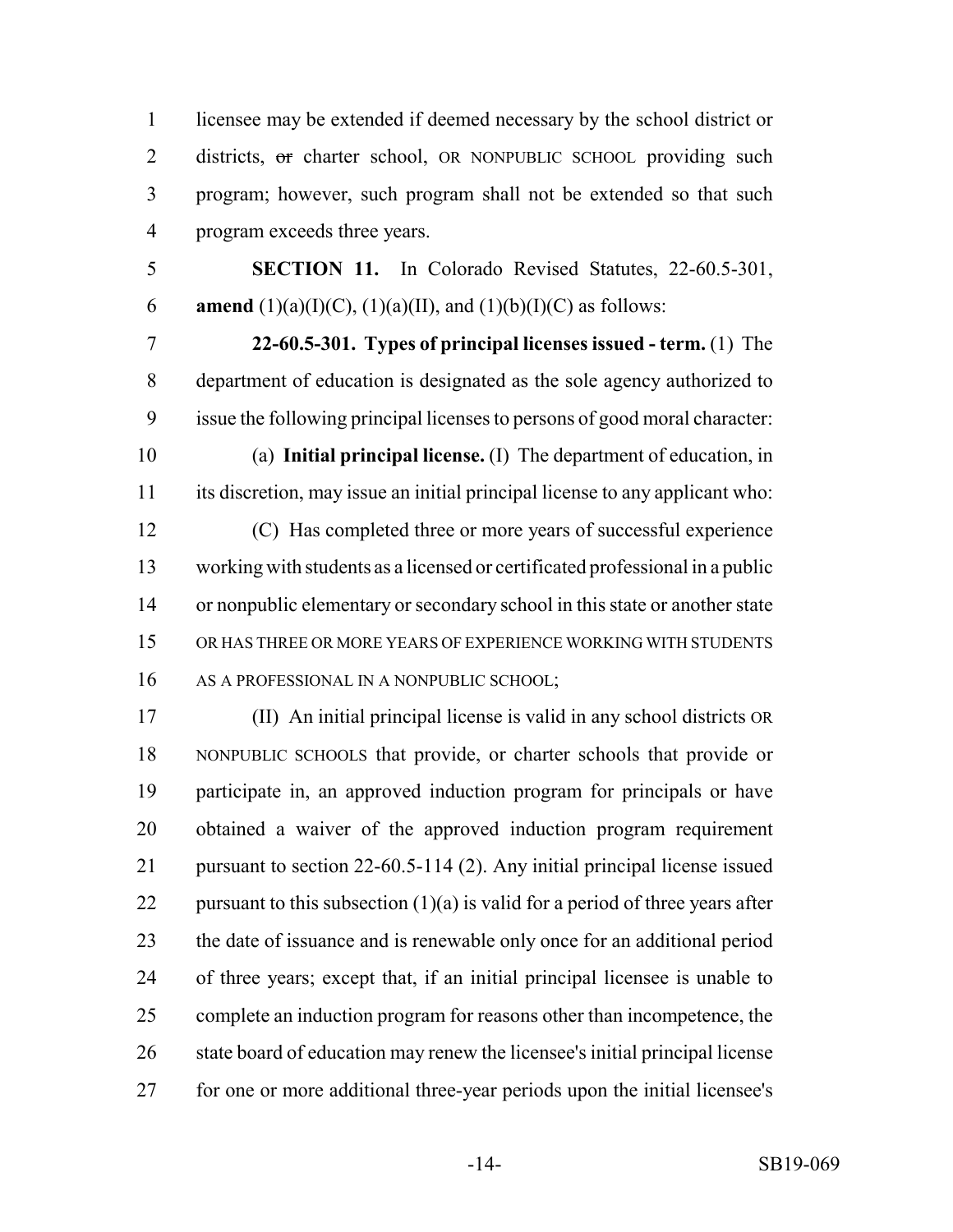showing of good cause for inability to complete an approved induction program.

 (b) **Professional principal license.** (I) Except as otherwise provided in subsection (1)(b)(I.5) of this section, the department of education may, in its discretion, issue a professional principal license to any applicant who:

 (C) Has completed an approved induction program for principals and has been recommended for licensure by the school districts, charter 9 school, or the institute, OR NONPUBLIC SCHOOL that provided such induction program; except that the applicant need not complete an approved induction program as an initial principal licensee if the applicant previously completed an induction program while employed under an emergency authorization or a principal authorization or if the 14 school district or charter school in which the applicant is employed has obtained a waiver of the induction program requirement pursuant to section 22-60.5-114 (2). If the applicant is employed by a school district, 17 or charter school, OR NONPUBLIC SCHOOL that has obtained a waiver of the induction program requirement, the applicant shall demonstrate completion of any requirements specified in the school district's, charter school's, or the institute's, OR NONPUBLIC SCHOOL'S plan for support, assistance, and training of initially licensed educators.

 **SECTION 12.** In Colorado Revised Statutes, 22-60.5-304, **amend** (1) and (2) as follows:

 **22-60.5-304. Approved induction programs - initial principal licensees.** (1) Any approved induction program of a school district or districts, charter school,  $\sigma$ r the institute, OR NONPUBLIC SCHOOL for initial principal licensees may include, but is not limited to, supervision by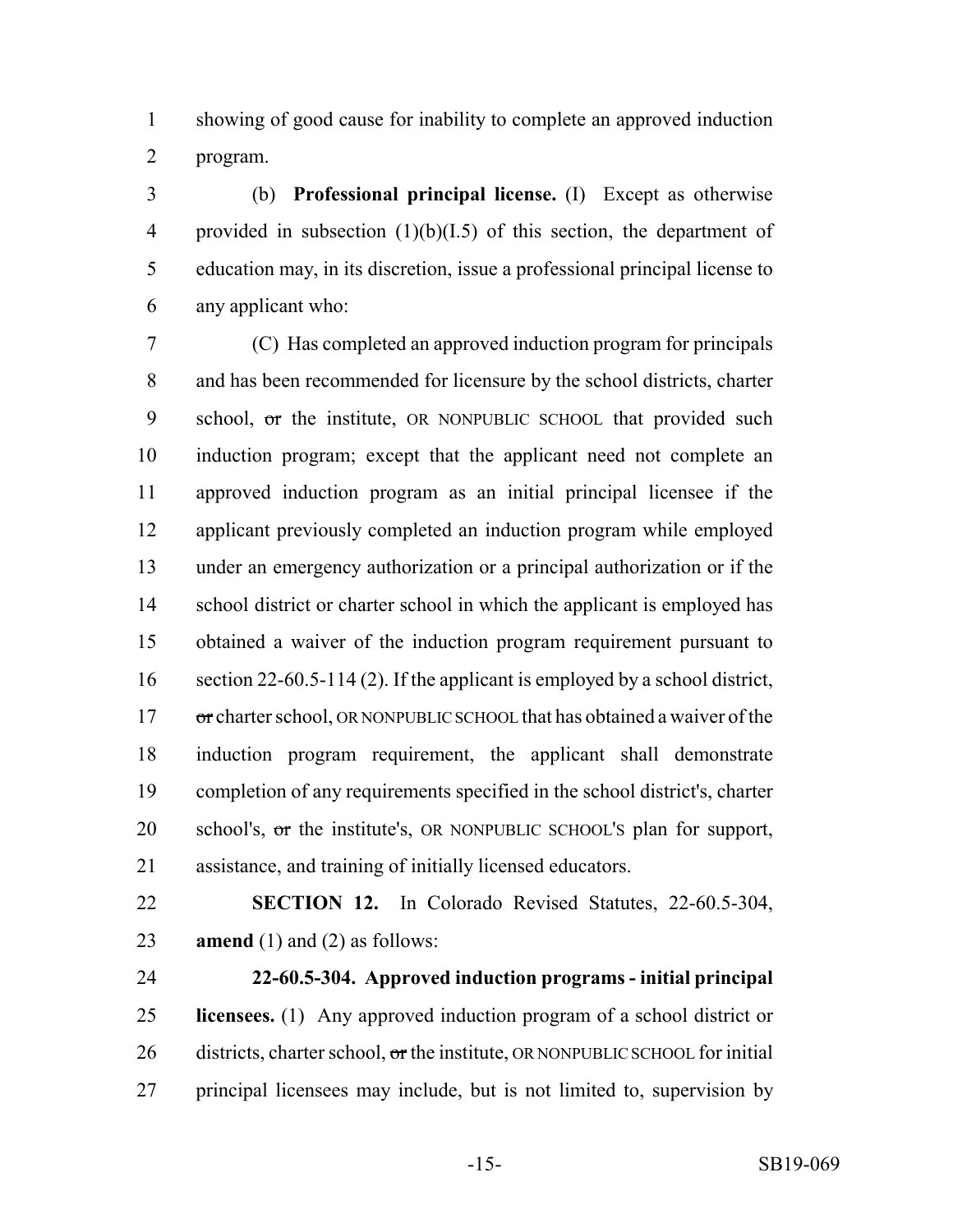mentor principals; ongoing professional development and training, including ethics; and performance evaluations. Such school district or 3 districts, charter school, or the institute, OR NONPUBLIC SCHOOL may enter into agreements with accepted institutions of higher education in regard to the organization, management, and operation of an approved induction program, or any portion thereof. The school district's or districts' performance evaluations must be conducted in accordance with section 22-9-106; however, the state board of education may provide by rule for performance evaluations by mentor principals.

 (2) The approved induction program of any individual initial principal licensee may be extended if deemed necessary by the school 12 district or districts, charter school, or the institute, OR NONPUBLIC SCHOOL providing such program; however, such program shall not exceed a maximum of three years.

 **SECTION 13.** In Colorado Revised Statutes, 22-60.5-305.5, **amend** (2), (3) introductory portion, and (4) as follows:

 **22-60.5-305.5. Alternative principal preparation program - legislative declaration.** (2) A school district or charter school may employ as a principal or a vice-principal a person who holds a principal authorization issued pursuant to section 22-60.5-111 (14). A person who is employed by a school district under a principal authorization may perform the duties of a principal or a vice-principal in a school so long as the person is under the supervision of a professional principal licensee. A PERSON WHO HOLDS A PRINCIPAL AUTHORIZATION ISSUED PURSUANT TO SECTION 22-60.5-111 (14) MAY PARTICIPATE IN AN INDIVIDUALIZED ALTERNATIVE PRINCIPAL PROGRAM OFFERED BY A NONPUBLIC SCHOOL. The school district, charter school, NONPUBLIC SCHOOL, or the institute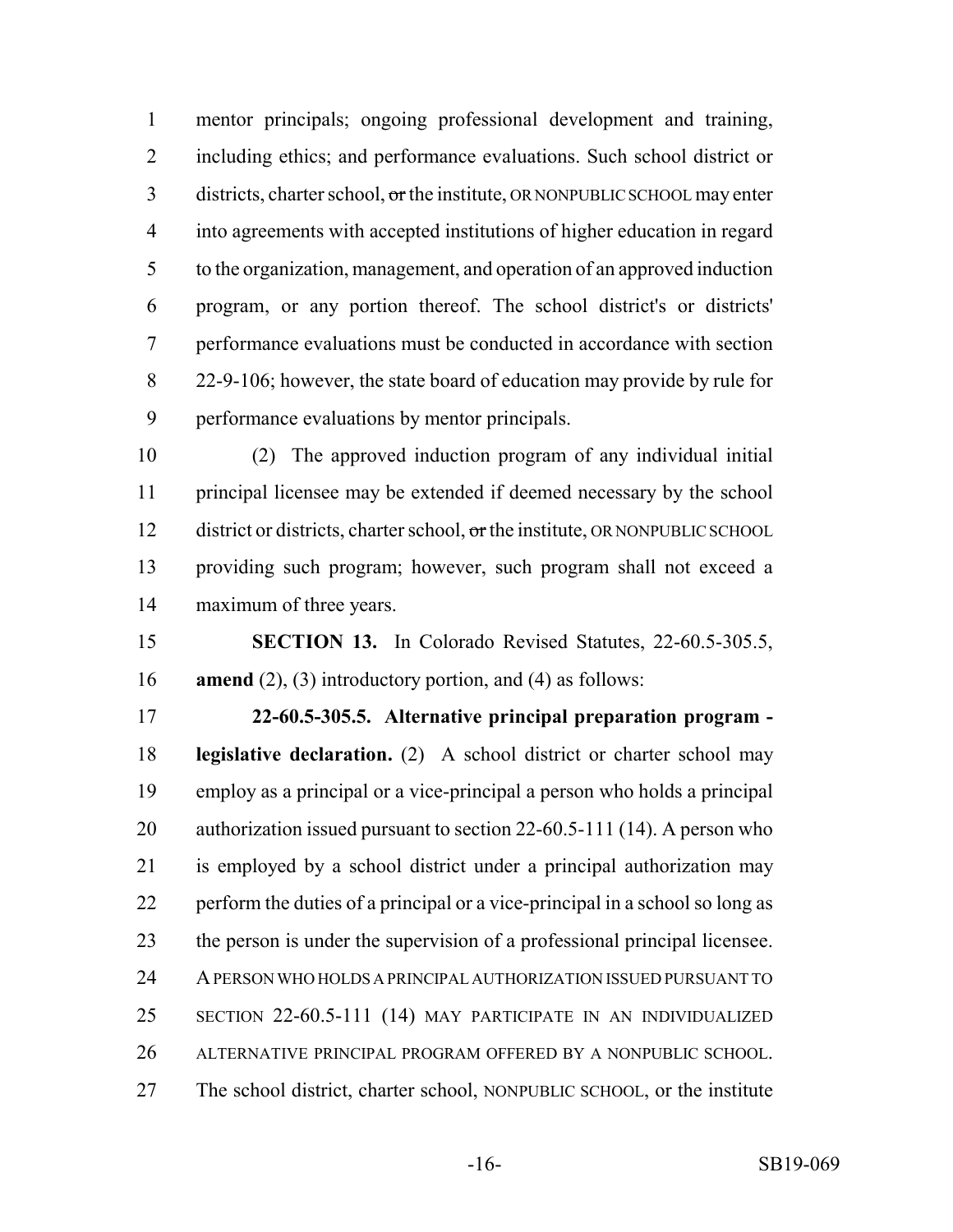shall collaborate with the person in designing an individualized alternative principal program, which the person shall complete while employed under the authorization. The school district, charter school, NONPUBLIC SCHOOL, or the institute may work with a governmental, nonprofit, or for-profit entity in designing and implementing the individualized alternative principal program. The individualized alternative principal program is subject to approval by the state board of education as provided in section 22-60.5-111 (14) and in accordance with rules adopted by the state board of education.

 (3) In designing an individualized alternative principal program, 11 the school district, or charter school, OR NONPUBLIC SCHOOL shall, at a minimum, ensure that:

 (4) In designing an individualized alternative principal program, 14 the school district, charter school, or the institute, OR NONPUBLIC SCHOOL shall assess the needs of the school to which the person employed under the principal authorization would be assigned and ensure that the person receives training that will equip the person to meet the specific needs of the school and the community in which it is located.

 **SECTION 14.** In Colorado Revised Statutes, 22-60.5-306, 20 **amend**  $(1)(a)(II)$  and  $(1)(b)(I)(C)$  as follows:

 **22-60.5-306. Types of administrator licenses issued - term.** (1) The department of education is designated as the sole agency authorized to issue the following types of administrator licenses to persons of good moral character:

 (a) **Initial administrator license.** (II) An initial administrator license shall be valid in any school districts OR NONPUBLIC SCHOOLS that provide, or charter schools that provide or participate in, an approved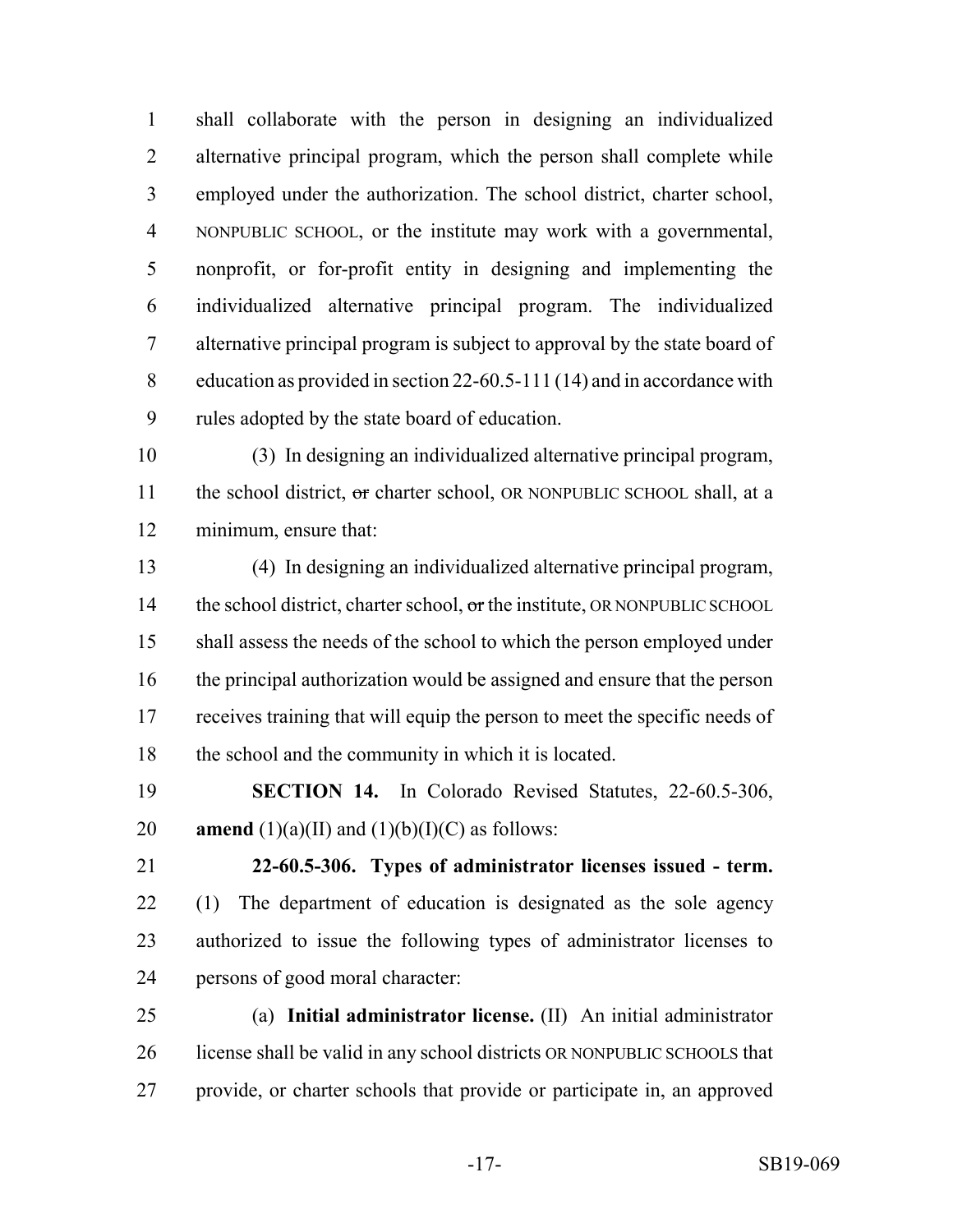induction program for administrators or have obtained a waiver of the approved induction program requirement pursuant to section 22-60.5-114 (2). Any initial administrator license issued pursuant to this subsection (1)(a) shall be valid for a period of three years after the date of issuance and is renewable only once for an additional period of three years; except that, if an initial administrator licensee is unable to complete an induction program for reasons other than incompetence, the state board of education may renew the licensee's initial administrator license for one or more additional three-year periods upon the initial licensee's showing of good cause for inability to complete an approved induction program.

 (b) **Professional administrator license.** (I) Except as otherwise 12 provided in subsection  $(1)(b)(I.5)$  of this section, the department of education may, in its discretion, issue a professional administrator license to any applicant who:

 (C) Has completed an approved induction program for administrators and has been recommended for licensure by the school 17 districts, charter schools, or the institute, OR NONPUBLIC SCHOOL that provided such induction program; except that the applicant need not complete an approved induction program as an initial administrator licensee if the applicant previously completed an induction program while employed under an emergency authorization or a temporary educator eligibility authorization or if the school district or charter school in which the applicant is employed has obtained a waiver of the induction program requirement pursuant to section 22-60.5-114 (2). If the applicant is employed by a NONPUBLIC SCHOOL, OR BY A school district, a charter school, or the institute that has obtained a waiver of the induction program requirement, the applicant shall demonstrate completion of any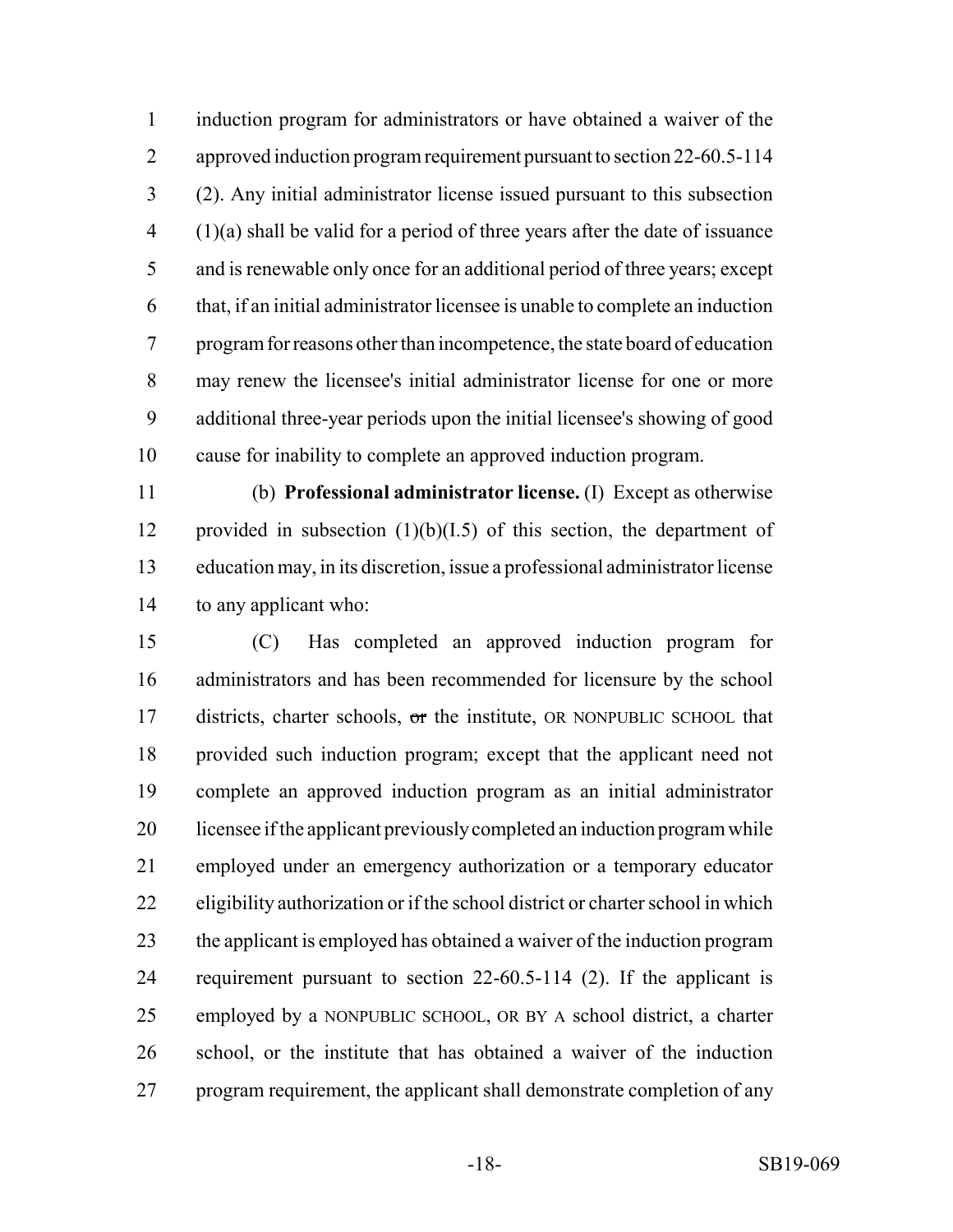requirements specified in the school district's OR NONPUBLIC SCHOOL'S plan for support, assistance, and training of initially licensed educators.

 **SECTION 15.** In Colorado Revised Statutes, 22-60.5-309, **amend** (1) and (2) as follows:

 **22-60.5-309. Approved induction programs - initial administrator licensees.** (1) Any approved induction program of a 7 school district or districts, charter school, or the institute, OR NONPUBLIC SCHOOL for initial administrator licensees may include, but shall not be limited to, supervision by mentor administrators; ongoing professional development and training, including ethics; and performance evaluations. 11 Such school district or districts, charter school, or the institute, OR 12 NONPUBLIC SCHOOL may enter into agreements with accepted institutions of higher education in regard to the organization, management, and operation of an approved induction program, or any portion thereof. The school district's or districts' performance evaluations must be conducted in accordance with section 22-9-106; however, the state board of education may provide by rule for performance evaluations by mentor administrators.

 (2) The approved induction program of any individual initial administrator licensee may be extended if deemed necessary by the school 21 district or districts, charter school,  $\sigma$ r the institute, OR NONPUBLIC SCHOOL providing such program; however, such program shall not exceed a maximum of three years.

 **SECTION 16. Act subject to petition - effective date.** This act takes effect at 12:01 a.m. on the day following the expiration of the ninety-day period after final adjournment of the general assembly (August 2, 2019, if adjournment sine die is on May 3, 2019); except that, if a